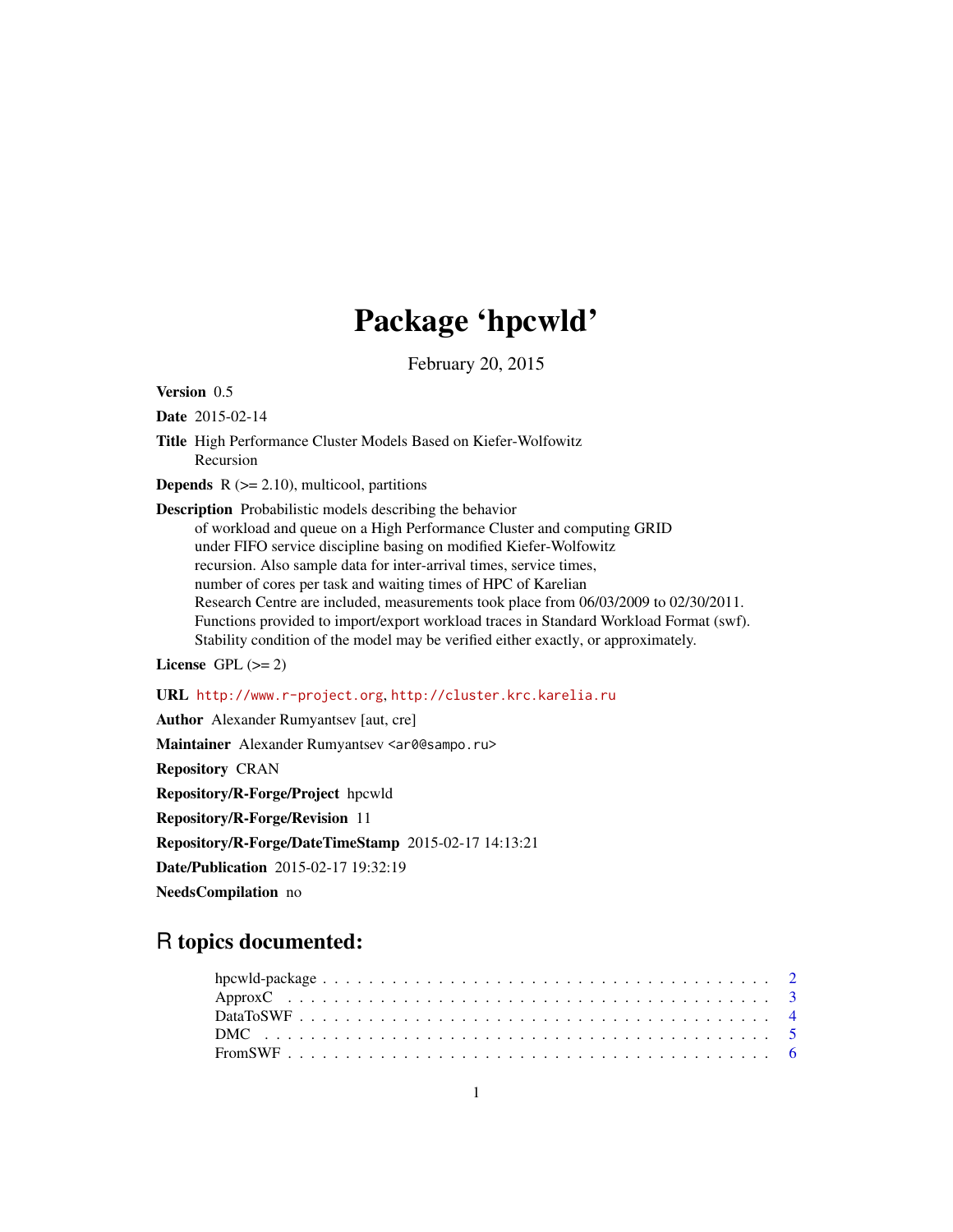<span id="page-1-0"></span>

| Index |  |  |  |
|-------|--|--|--|
|       |  |  |  |
|       |  |  |  |
|       |  |  |  |
|       |  |  |  |
|       |  |  |  |
|       |  |  |  |

hpcwld-package *Model and data for High Performance Cluster workload*

#### Description

This package contains several models describing the behavior of workload and queue on a High Performance Cluster and computing GRID under FIFO service discipline basing on modified Kiefer-Wolfowitz recursion. Also sample data for inter-arrival times, service times, number of cores per task and waiting times of HPC of Karelian Research Centre are included, measurements took place from 06/03/2009 to 02/30/2011. The stability condition of the model can be verified either exactly, or approximately.

# Details

| Package:  | hpcwld         |
|-----------|----------------|
| Type:     | Package        |
| Version:  | 0.5            |
| Date:     | 2015-02-14     |
| License:  | <b>GNU GPL</b> |
| LazyLoad: | yes            |

# Author(s)

Alexander Rumyantsev (Institute of Applied Mathematical Research, Karelian Research Centre, RAS)

# References

E.V. Morozov, A.Rumyantsev. Stability analysis of a multiprocessor model describing a high performance cluster. XXIX International Seminar on Stability Problems for Stochastic Models and V International Workshop "Applied Problems in Theory of Probabilities and Mathematical Statistics related to modeling of information systems". Book of Abstracts. 2011. Pp. 82–83.

A. Rumyantsev. Simulating Supercomputer Workload with hpcwld package for R // Proceedings of 2014 15th International Conference on Parallel and Distributed Computing, Applications and Technologies. IEEE, 2014. P. 138-143. URL: http://conferences.computer.org/pdcat/2014/papers/8334a138.pdf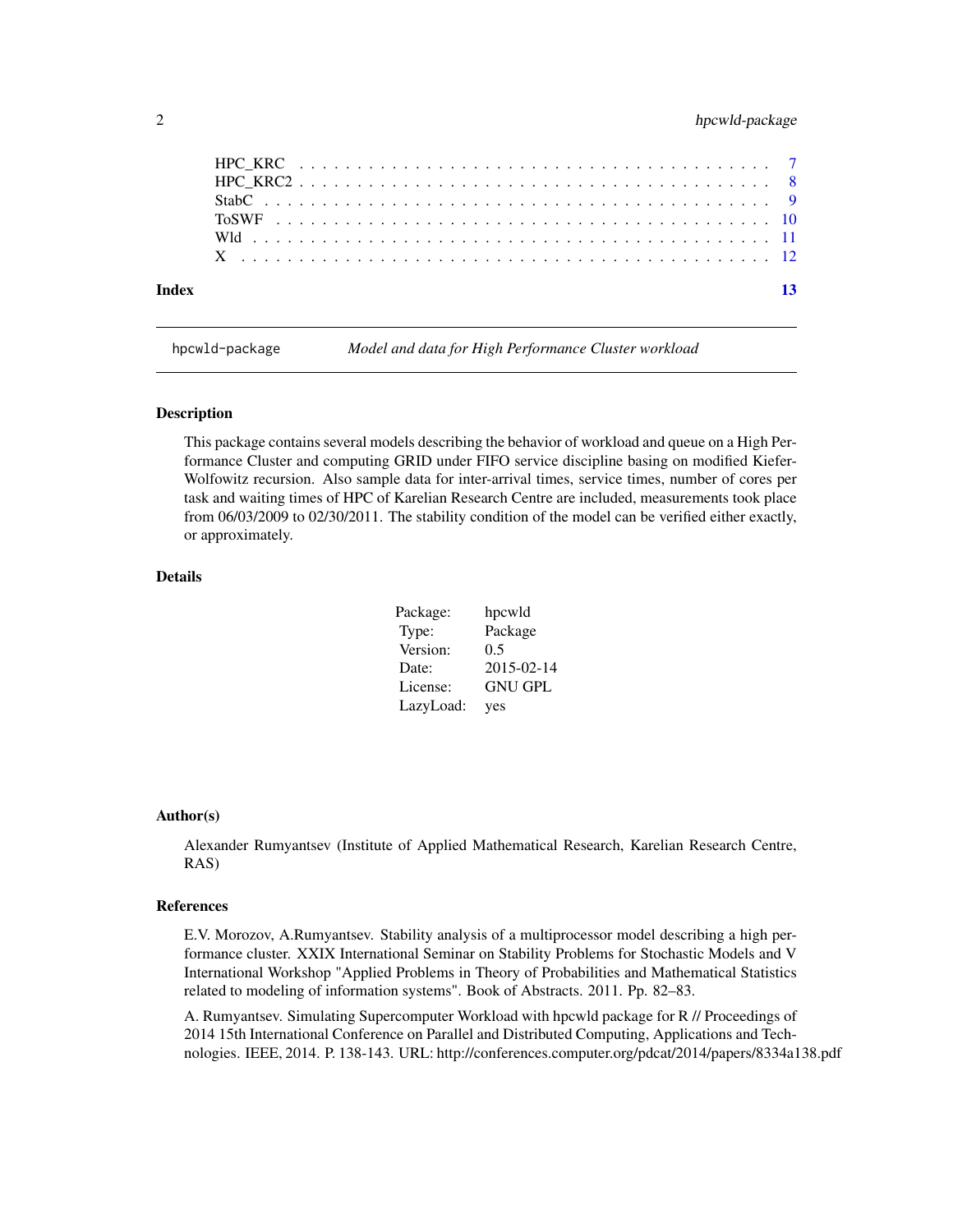#### <span id="page-2-0"></span> $A$ pprox $C$  3

A. Rumyantsev. Evaluating the stability of supercomputer workload model // Journal on Selected Topics in Nano Electronics and Computing, Vol. 2, No. 2, December 2014. P. 36-39.

<http://cluster.krc.karelia.ru>

# Examples

Wld(T=rexp(1000,1), S=rexp(1000,1), round(runif(1000,1,10)), 10) # returns the workload, delay and total cpus used # for a cluster with 10 CPUs and random exponential times

ApproxC *Approximate, dynamic iterative computation of the stability constant for a workload of a High Performance Cluster model*

# Description

This function calculates the constant C that is used in the stability relation of a model, which is basically the following: lambda/mu<C, where lambda is the intensity of task arrivals, and mu is the intensity of service, in this case it is 1/(mean service time). The constant depends only on the number of cores in the model and the distribution of core requirement of tasks. Note that this method of calculation allows to stop on some depth of dynamics, thus allowing to calculate an approximate value in faster time. The constant is valid only for the model with simultaneous task service by cores.

#### Usage

ApproxC(s, p, depth=3)

#### **Arguments**

| S     | number of cores/servers for a HPC                                                                                                                                                                  |
|-------|----------------------------------------------------------------------------------------------------------------------------------------------------------------------------------------------------|
| р     | the distribution of number of cores required by a task, a vector with values for<br>probability of a task requiring 1s cores                                                                       |
| depth | the depth of dynamical calculation. By default calculates up to groups of 3<br>tasks occupying the CPUs. When depth=s, calculates the exact value. However,<br>depth=s might take a bit more time. |

# Value

The value of a constant C in the relation lambda/mu  $\lt C$  is returned

# Author(s)

Alexander Rumyantsev (Institute of Applied Mathematical Research, Karelian Research Centre, RAS)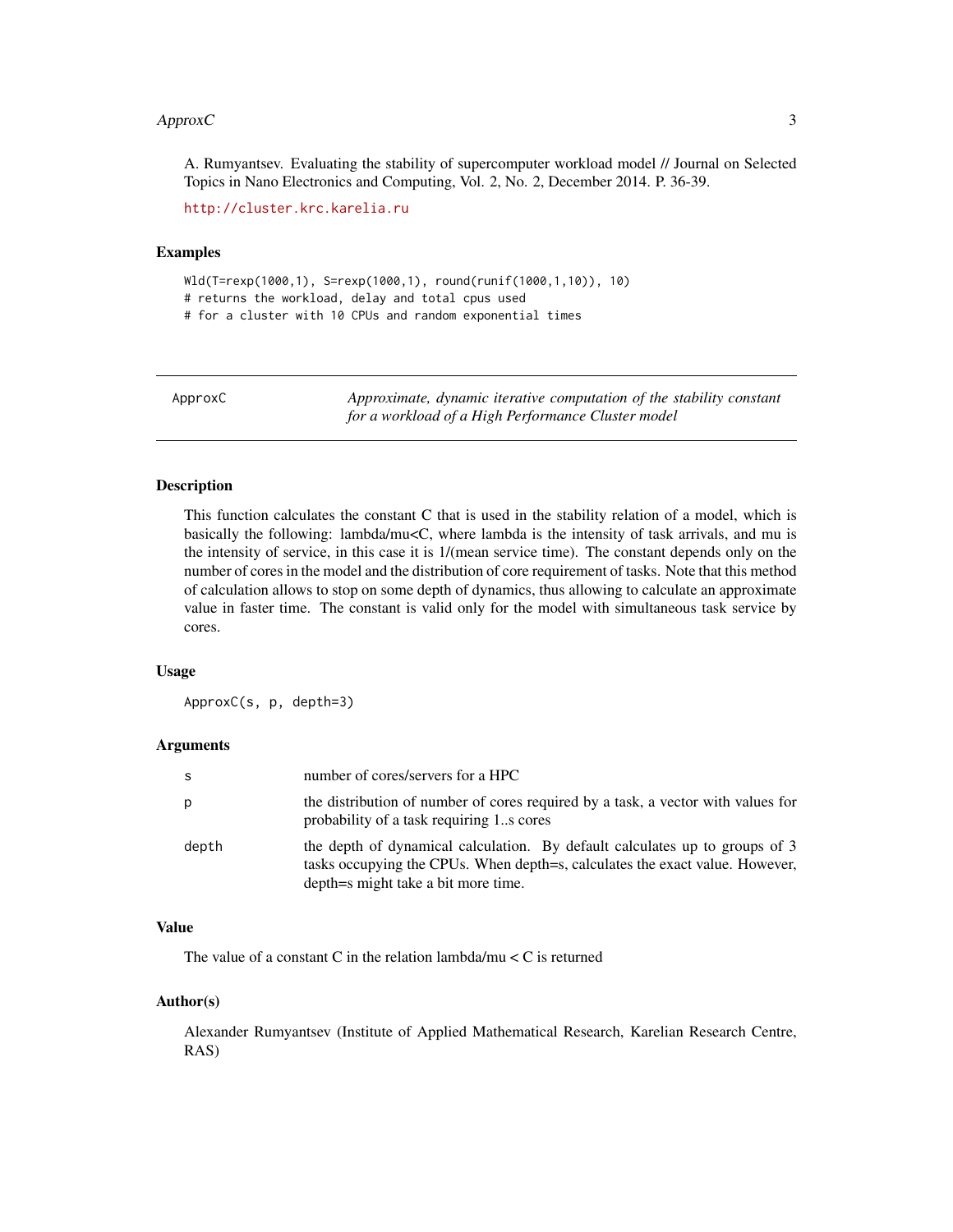# <span id="page-3-0"></span>References

E.V. Morozov, A.Rumyantsev. Stability analysis of a multiprocessor model describing a high performance cluster. XXIX International Seminar on Stability Problems for Stochastic Models and V International Workshop "Applied Problems in Theory of Probabilities and Mathematical Statistics related to modeling of information systems". Book of Abstracts. 2011. Pp. 82–83.

# Examples

StabC(s=2,p=c(.5,.5)) # returns the constant for a 2-server model, # where a task needs 1 or 2 cores with equal probability

<span id="page-3-1"></span>

DataToSWF *Convertor from a dataframe to Standart Workload Format*

# **Description**

Note that this is only a wrapper for the ToSWF command with a dataframe argument. It needs a correctly built dataframe and converts it to a Standart Workload Format used to share the logfiles of High Performance Clusters

# Usage

DataToSWF(Frame, filename="output.swf")

#### Arguments

| Frame    | A data frame containing the variables needed by ToSWF function.  |
|----------|------------------------------------------------------------------|
| filename | The file to store the converted workload (output.swf by default) |

## Details

The Standart Workload Format is a single format to store and exchange high performance cluster logs, that is used in Parallel Workload Archive. See references for current standard. The SWF format may contain additional data, but in this package only the 1st to 5th fields are used. One may also need to manually fill in the header of the file in order to completely prepare the resulting SWF file.

#### Value

Nothing is returned, but a file is created in the current working directory (with default name output.swf) containing the converted data.

# Author(s)

Alexander Rumyantsev (Institute of Applied Mathematical Research, Karelian Research Centre, RAS)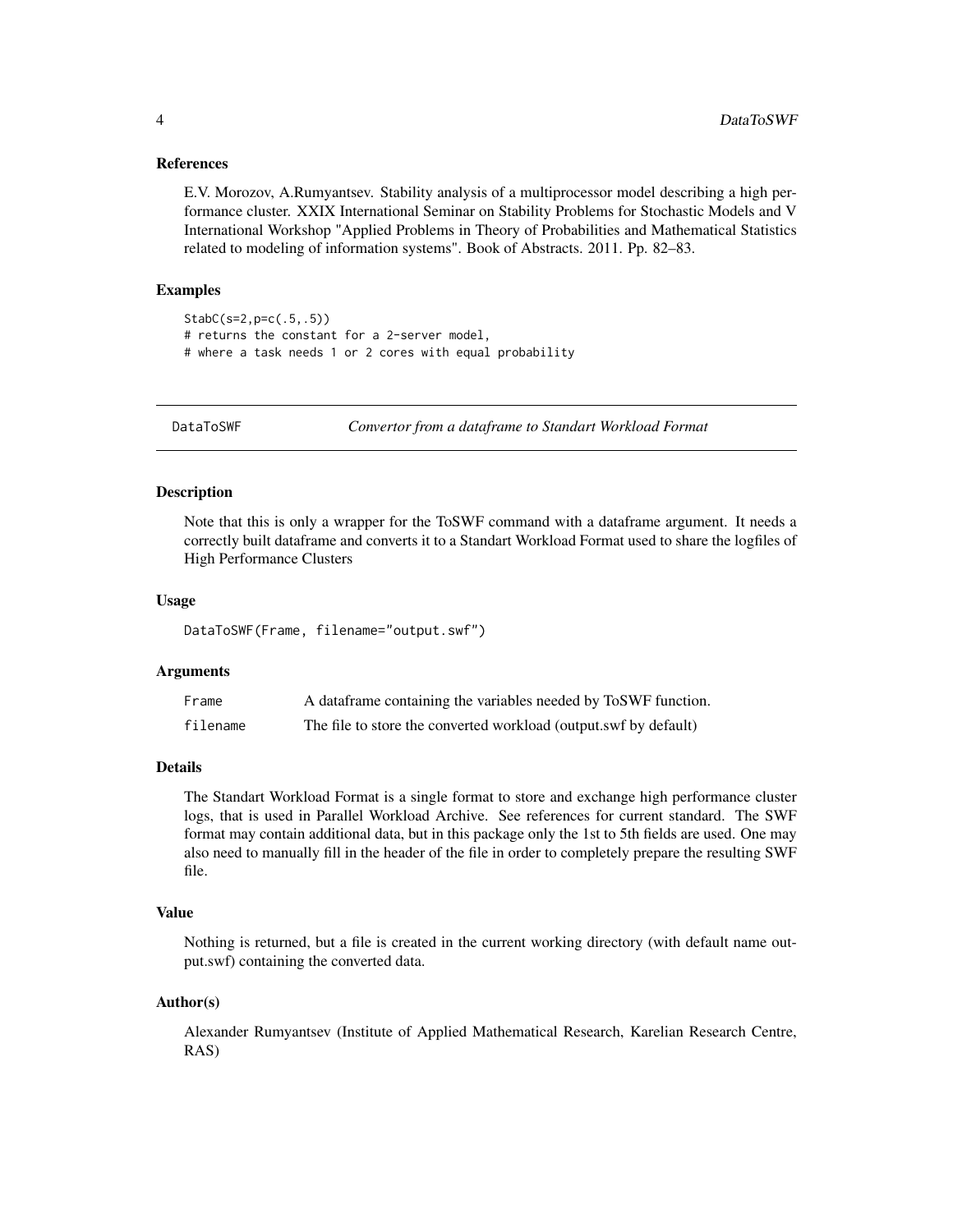# <span id="page-4-0"></span> $DMC$  5

# References

Feitelson, D.G. and Tsafrir, D. and Krakov D. 2012 Experience with the Parallel Workloads Archive. Technical Report 2012-6, School of Computer Science and Engineering, the Hebrew University April, 2012, Jerusalem, Israel

<http://www.cs.huji.ac.il/labs/parallel/workload/swf.html>

# See Also

[FromSWF](#page-5-1),[ToSWF](#page-9-1)

#### Examples

```
##---- Should be DIRECTLY executable !! ----
##-- ==> Define data, use random,
##--or do help(data=index) for the standard data sets.
data(HPC_KRC)
tmp=data.frame(T=HPC_KRC$interarrival, S=HPC_KRC$service, N=HPC_KRC$cores_used, D=HPC_KRC$delay)
DataToSWF(tmp)
```
DMC *Distributional Measure of Correlation*

# Description

This is a suggested by Dror Feitelson measure of correlation for dependent variables, that may be successfully used to examine the datasets from a High Performance Cluster logs

#### Usage

 $DMC(X, Y)$ 

# Arguments

| Χ | First variable (vector)  |
|---|--------------------------|
| v | Second variable (vector) |

# Value

One value between -1 and 1, characterizing the dependence between the variables

# Author(s)

Alexander Rumyantsev (Institute of Applied Mathematical Research, Karelian Research Centre, RAS)

# References

<http://interstat.statjournals.net/YEAR/2004/abstracts/0412001.php?Name=412001>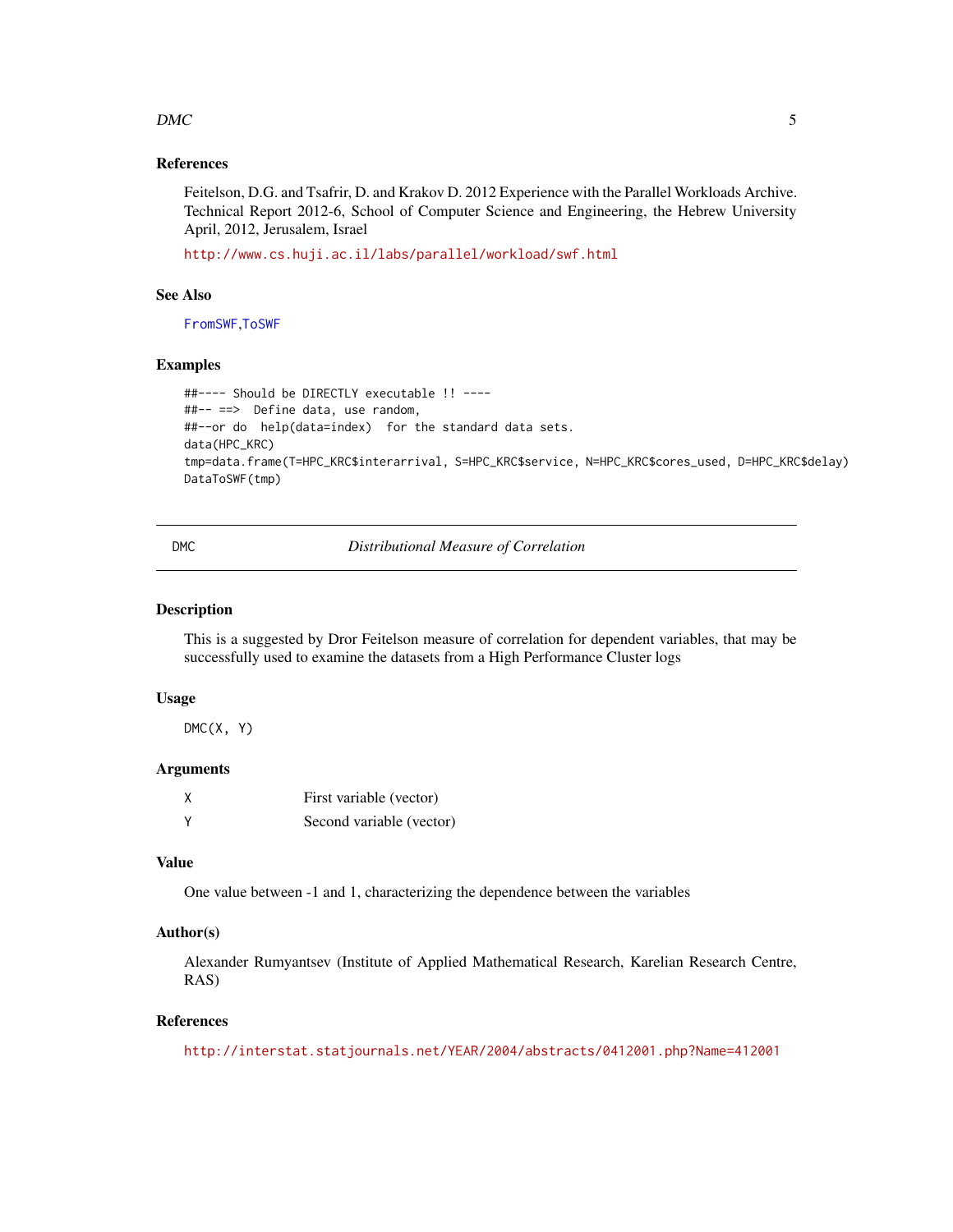# Examples

```
data(HPC_KRC)
DMC(HPC_KRC$service[1:1000], HPC_KRC$cores_requested[1:1000])
```
<span id="page-5-1"></span>

FromSWF *Convertor to a dataset from a Standart Workload Format*

#### Description

This is a convertor from a Standart Workload Format (used to share the logfiles of High Performance Clusters) to an internally used in a package dataset format

### Usage

FromSWF(filename)

# Arguments

filename A mandatory field containing the path to SWF file

# Details

The Standart Workload Format is a single format to store and exchange high performance cluster logs, that is used in Parallel Workload Archive. See references for current standard. The SWF format may contain additional data, but in this package only the 1st to 5th fields are used. One may also need to manually fill in the header of the file in order to completely prepare the resulting SWF file.

# Value

A dataset is returned, containing 'delay' as a vector of delays exhibited by each task, 'total\_cores' as the total busy CPUs in time of arrival of each task, and 'workload' as total work left at each CPU.

#### Author(s)

Alexander Rumyantsev (Institute of Applied Mathematical Research, Karelian Research Centre, RAS)

#### References

Feitelson, D.G. and Tsafrir, D. and Krakov D. 2012 Experience with the Parallel Workloads Archive. Technical Report 2012-6, School of Computer Science and Engineering, the Hebrew University April, 2012, Jerusalem, Israel

<http://www.cs.huji.ac.il/labs/parallel/workload/swf.html>

# See Also

[ToSWF](#page-9-1),[DataToSWF](#page-3-1)

<span id="page-5-0"></span>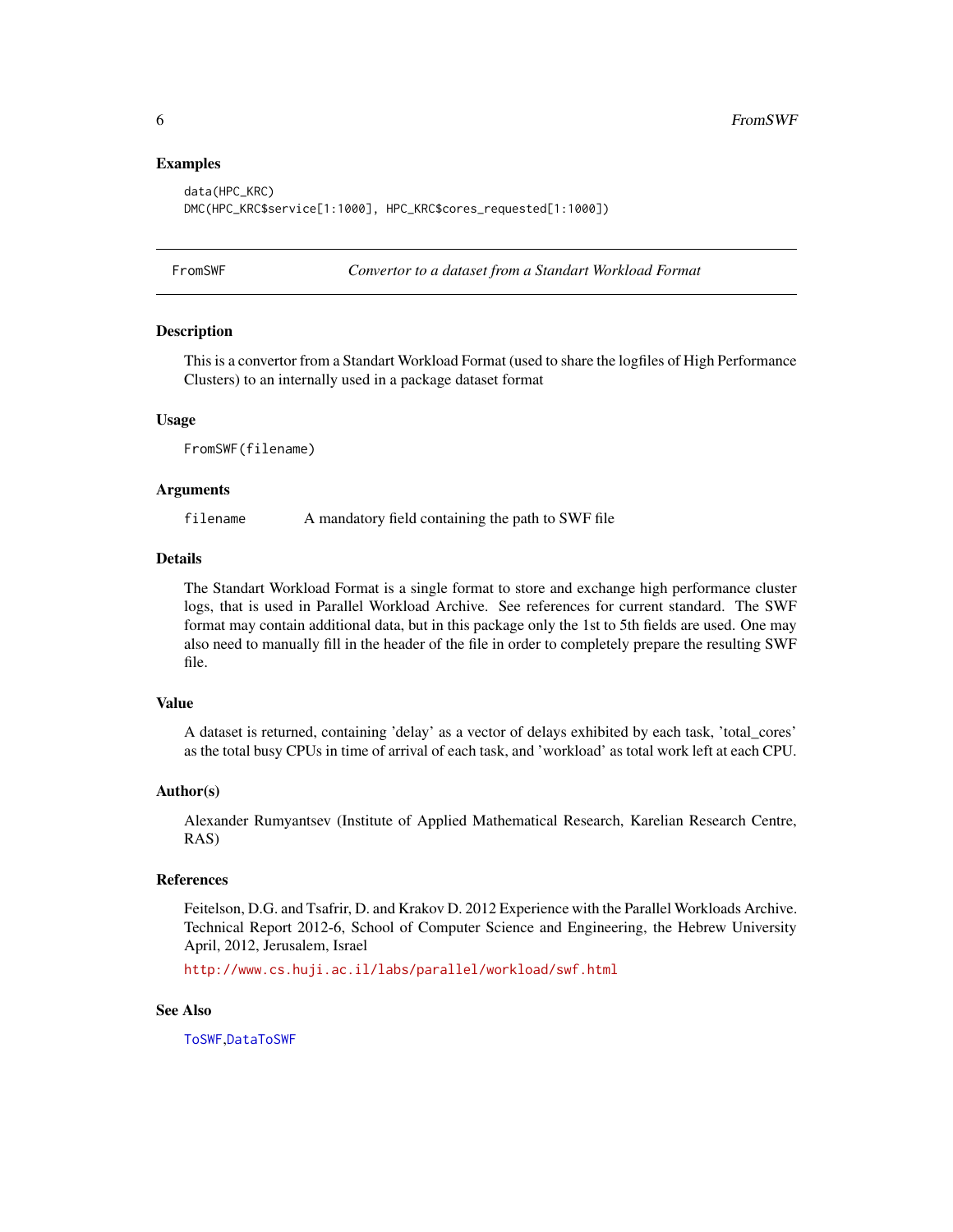<span id="page-6-0"></span>HPC\_KRC *Workload data for High Performance Cluster of High Performance Data Center of Karelian Research Center, Russian Academy of Sciences.*

# Description

This is a complete data of the tasks which successfully finished executions at HPC of HPDC KRC RAS for time period 06/03/2009 to 02/04/2011, a total of 8282 tasks. The data contains interarrival times, service times, cores that tasks requested, cores really used (due to administrative limitations) and delays excursed by tasks, all in seconds.

# Usage

data(HPC\_KRC)

# Format

A data frame with 8281 observations on the following 5 variables.

interarrival a numeric vector

service a numeric vector

cores\_requested a numeric vector

cores\_used a numeric vector

delays a numeric vector

# Source

http://cluster.krc.karelia.ru

# References

http://cluster.krc.karelia.ru

# Examples

data(HPC\_KRC)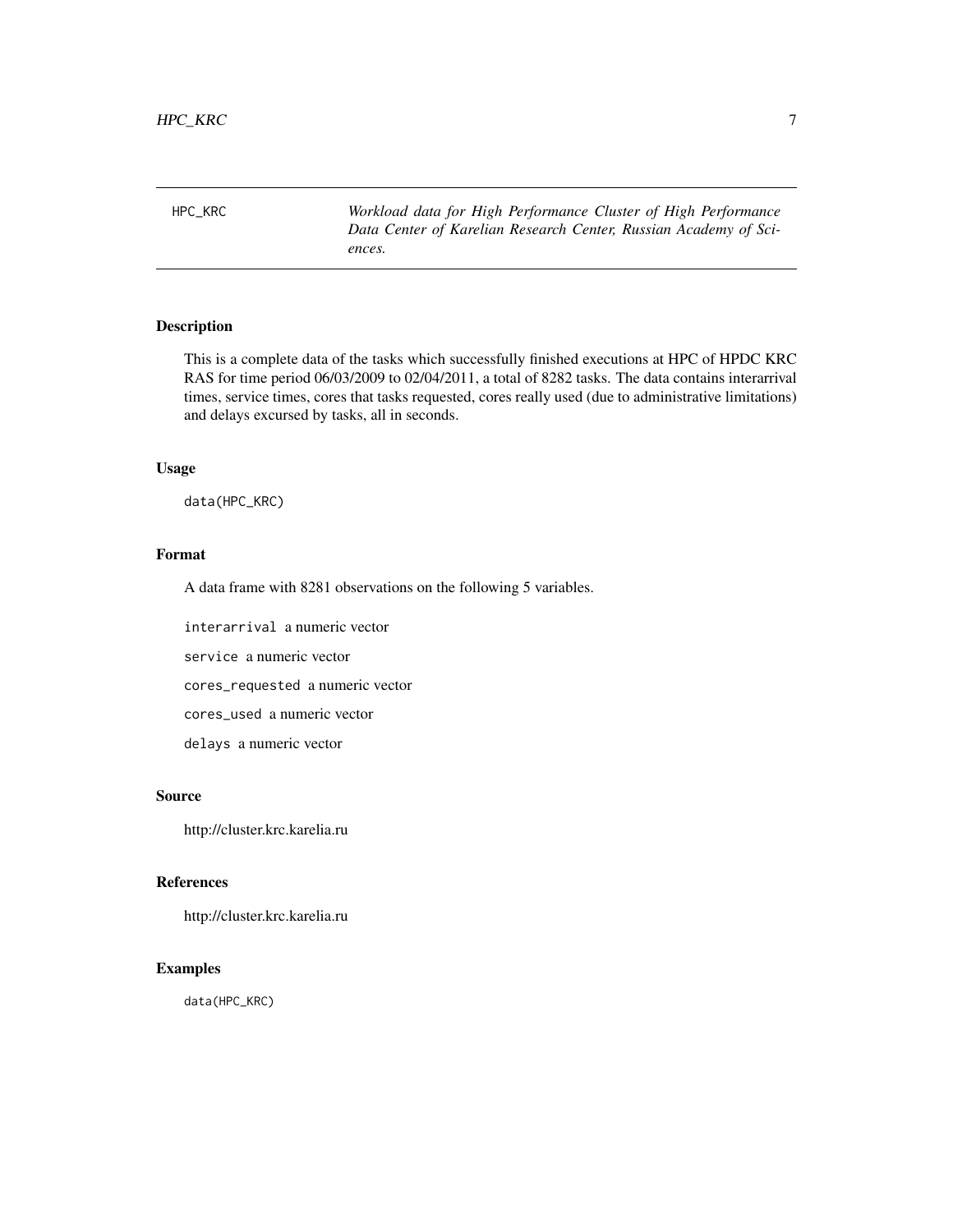<span id="page-7-0"></span>HPC\_KRC2 *Workload data for High Performance Cluster of High Performance Data Center of Karelian Research Center, Russian Academy of Sciences.*

# Description

This is a complete data of the tasks which successfully finished executions at HPC of HPDC KRC RAS for time period 02/04/2011 to 16/04/2012, a total of 9389 tasks. The data contains interarrival times, service times, cores that tasks used, and delays excursed by tasks, all in seconds.

# Usage

data(HPC\_KRC2)

# Format

A data frame with 9389 observations on the following 3 variables.

interarrival a numeric vector

service a numeric vector

cores\_used a numeric vector

delays a numeric vector

# Source

http://cluster.krc.karelia.ru

# References

http://cluster.krc.karelia.ru

# Examples

data(HPC\_KRC2)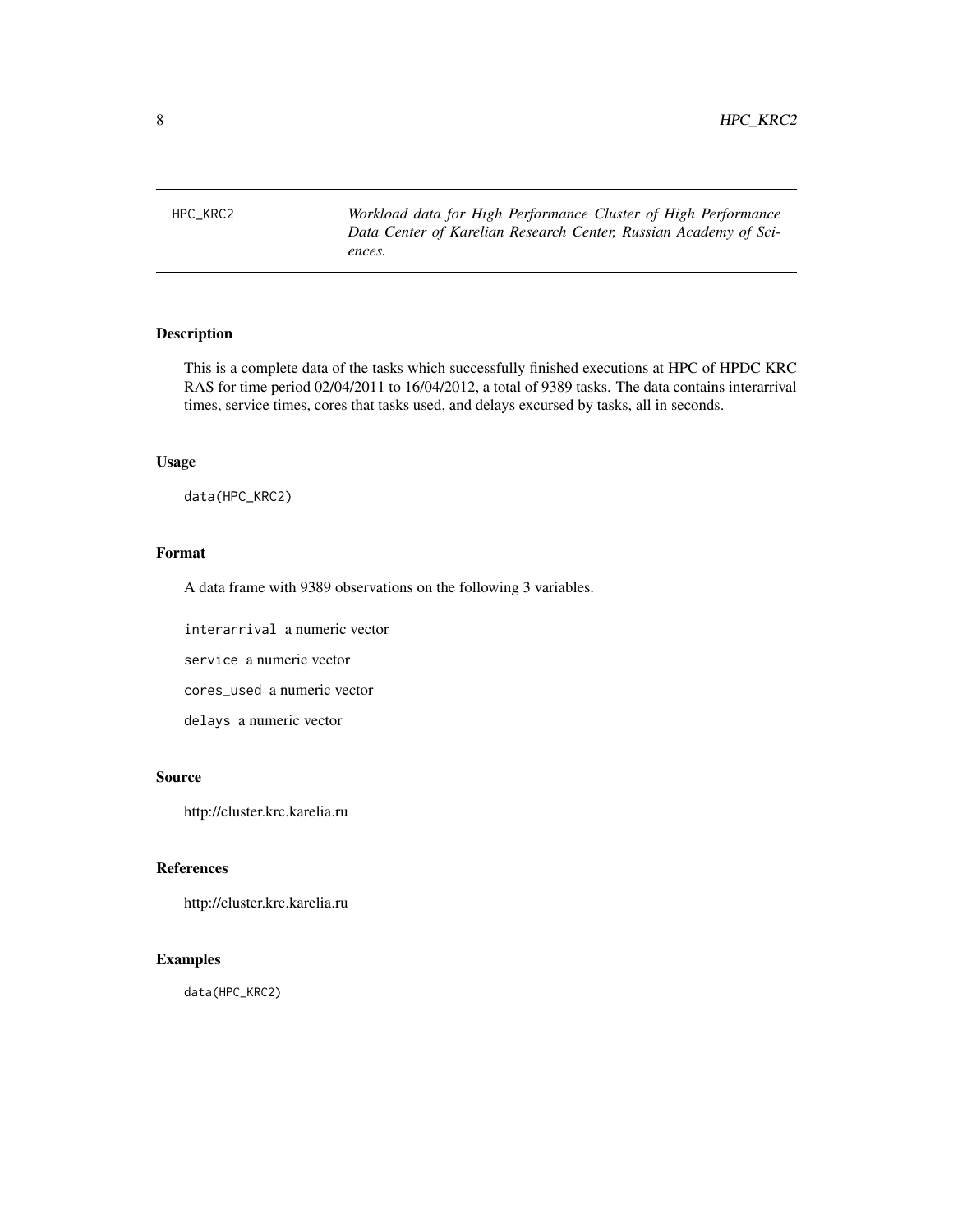# <span id="page-8-0"></span>Description

This function calculates the constant C that is used in the stability relation of a model, which is basically the following: lambda/mu<C, where lambda is the intensity of task arrivals, and mu is the intensity of service, in this case it is 1/(mean service time). The constant depends only on the number of cores in the model and the distribution of core requirement of tasks. Note that there are three methods of calculation: two of them calculate the exact value ("less-memory" and "morememory"), and the third one ("monte-carlo") returns the approximate value. The exact value may be calculated up to a number of cores of the order of 100. The constant is valid only for the model with simultaneous task service by cores.

# Usage

StabC(s, p, maxiter=10000, method = "monte-carlo")

#### Arguments

| -S      | number of cores/servers for a HPC                                                                                            |
|---------|------------------------------------------------------------------------------------------------------------------------------|
| p       | the distribution of number of cores required by a task, a vector with values for<br>probability of a task requiring 1s cores |
| maxiter | number of iterations for Monte-Carlo method                                                                                  |
| method  | monte-carlo, less-memory, more-memory (approximately 1.5 times faster, but<br>needs more memory)                             |

# Value

The value of a constant C in the relation lambda/mu  $\lt C$  is returned

## Author(s)

Alexander Rumyantsev (Institute of Applied Mathematical Research, Karelian Research Centre, RAS)

# References

E.V. Morozov, A.Rumyantsev. Stability analysis of a multiprocessor model describing a high performance cluster. XXIX International Seminar on Stability Problems for Stochastic Models and V International Workshop "Applied Problems in Theory of Probabilities and Mathematical Statistics related to modeling of information systems". Book of Abstracts. 2011. Pp. 82–83.

# Examples

StabC(s=2,p=c(.5,.5), method="less-memory") # returns the constant for a 2-server model, # where a task needs 1 or 2 cores with equal probability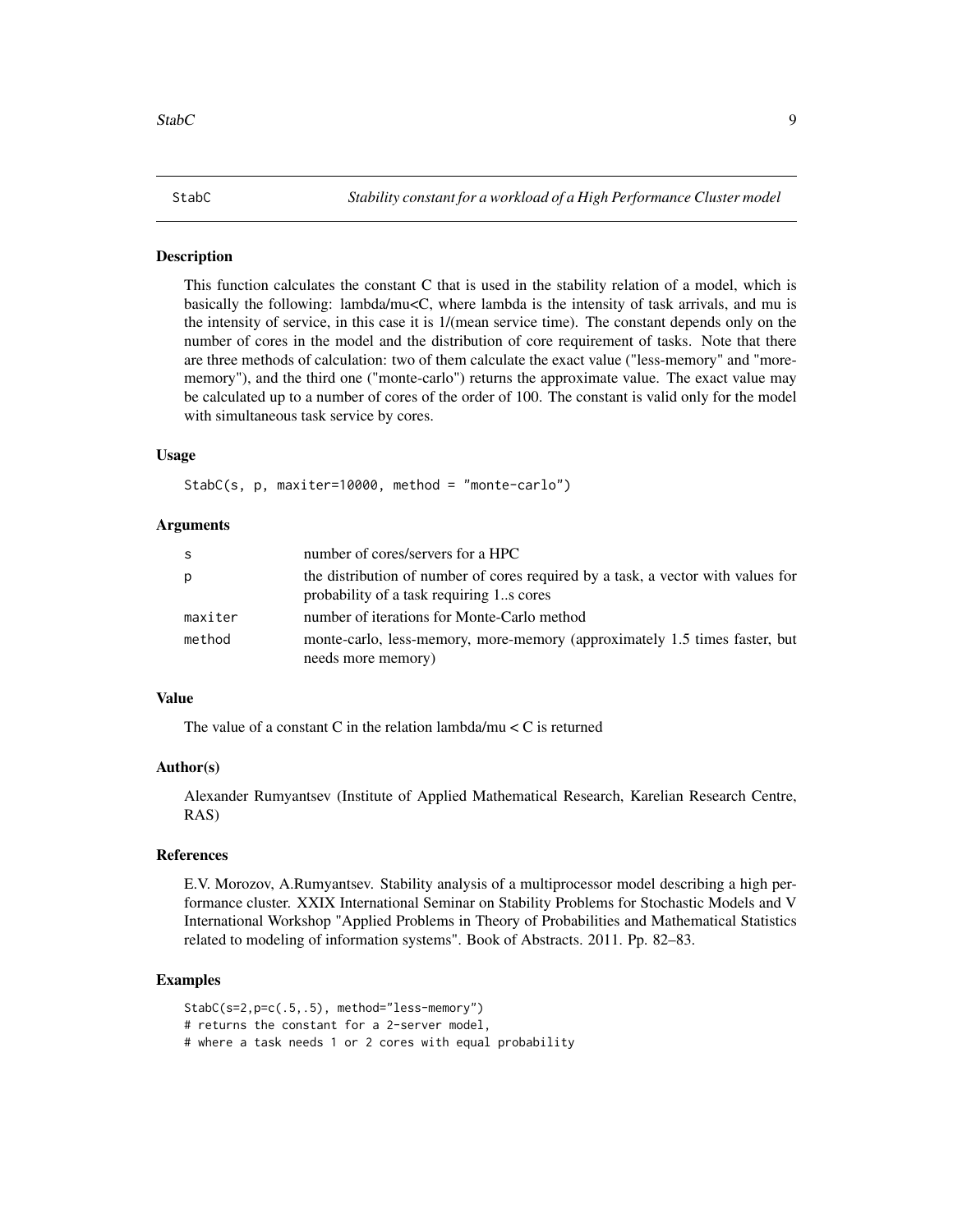# <span id="page-9-1"></span><span id="page-9-0"></span>Description

This is a convertor from a correctly built dataset to a Standart Workload Format used to share the logfiles of High Performance Clusters

# Usage

ToSWF(T, S, N, D, filename="output.swf")

# Arguments

|          | Interarrival times of tasks (a vector)                           |
|----------|------------------------------------------------------------------|
| S        | Service times of tasks (a vector)                                |
| N        | Number of cores each task needs (a vector)                       |
| D        | The delays of tasks in a queue (a vector)                        |
| filename | The file to store the converted workload (output.swf by default) |

# Details

The Standart Workload Format is a single format to store and exchange high performance cluster logs, that is used in Parallel Workload Archive. See references for current standard. The SWF format may contain additional data, but in this package only the 1st to 5th fields are used. One may also need to manually fill in the header of the file in order to completely prepare the resulting SWF file.

# Value

Nothing is returned, but a file is created in the current working directory (with default name output.swf) containing the converted data.

# Author(s)

Alexander Rumyantsev (Institute of Applied Mathematical Research, Karelian Research Centre, RAS)

# References

Feitelson, D.G. and Tsafrir, D. and Krakov D. 2012 Experience with the Parallel Workloads Archive. Technical Report 2012-6, School of Computer Science and Engineering, the Hebrew University April, 2012, Jerusalem, Israel

<http://www.cs.huji.ac.il/labs/parallel/workload/swf.html>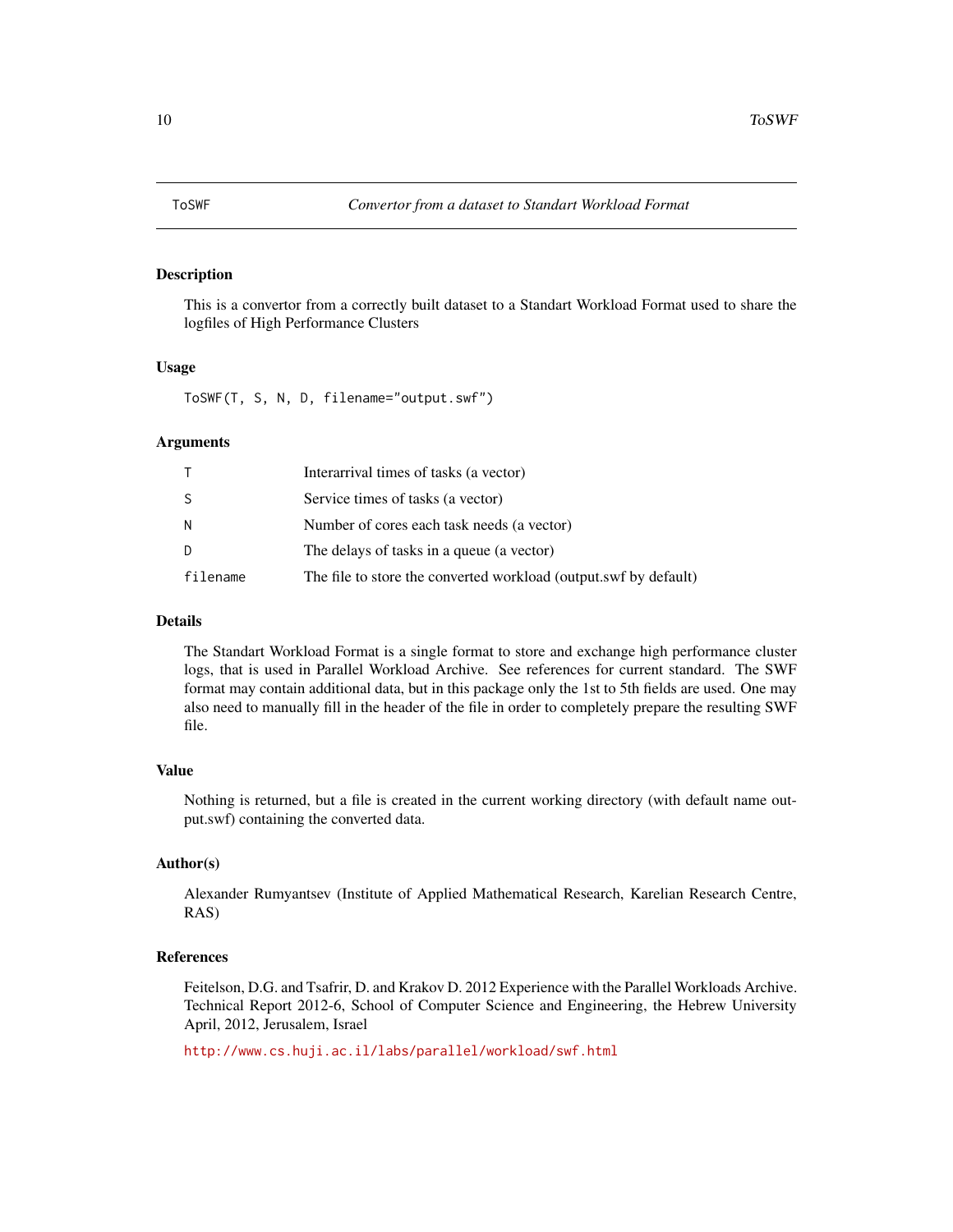# <span id="page-10-0"></span> $Wld$  11

# See Also

[FromSWF](#page-5-1),[DataToSWF](#page-3-1)

## Examples

```
##---- Should be DIRECTLY executable !! ----
##-- ==> Define data, use random,
##--or do help(data=index) for the standard data sets.
data(HPC_KRC)
ToSWF(HPC_KRC$interarrival, HPC_KRC$service, HPC_KRC$cores_requested, HPC_KRC$delay)
```
Wld *Workload of a High Performance Cluster model*

# Description

This function computes the Kiefer-Wolfowitz modified vector for a HPC model. This vector contains the work left on each of 'm' servers of a cluster for the time of the arival of a task. Two methods are available, one for the case of concurrent server release (all the servers end a single task simultaneously), other for independent release (service times on each server are independent).

# Usage

Wld(T, S, N, m, method = "concurrent")

# Arguments

| T.     | Interarrival times of tasks                                                      |
|--------|----------------------------------------------------------------------------------|
| S      | Service times of tasks (a vector of length n, or a matrix nrows=n, $ncols="m$ ). |
| N      | Number of cores each task needs                                                  |
| m      | Number of cores/servers for a HPC                                                |
| method | Independent or concurrent                                                        |

# Value

A dataset is returned, containing 'delay' as a vector of delays exhibited by each task, 'total\_cores' as the total busy CPUs in time of arrival of each task, and 'workload' as total work left at each CPU.

# Author(s)

Alexander Rumyantsev (Institute of Applied Mathematical Research, Karelian Research Centre, RAS)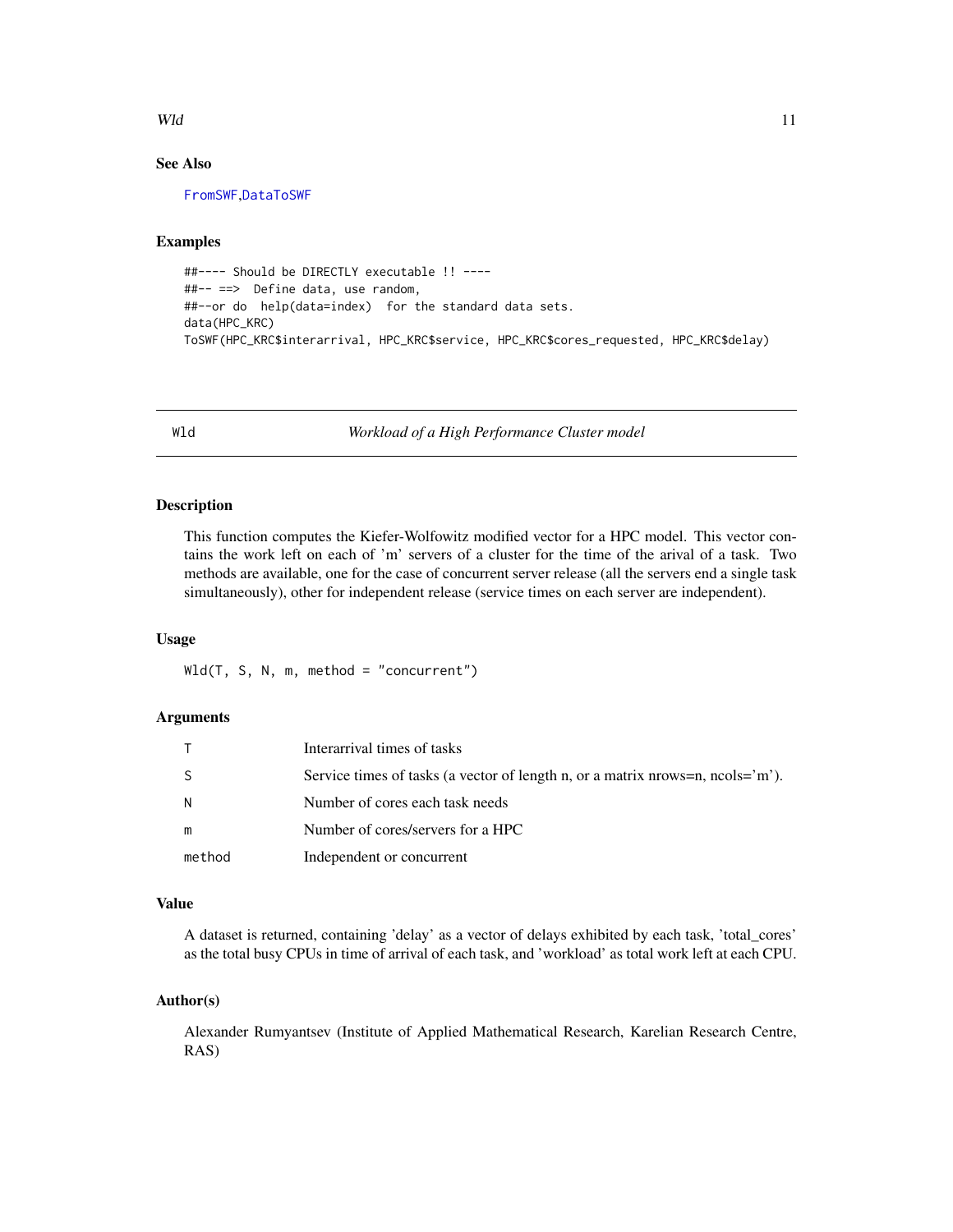# <span id="page-11-0"></span>References

E.V. Morozov, A.Rumyantsev. Stability analysis of a multiprocessor model describing a high performance cluster. XXIX International Seminar on Stability Problems for Stochastic Models and V International Workshop "Applied Problems in Theory of Probabilities and Mathematical Statistics related to modeling of information systems". Book of Abstracts. 2011. Pp. 82–83.

# Examples

Wld(T=rexp(1000,1), S=rexp(1000,1), round(runif(1000,1,10)), 10) # returns the workload, delay and total cpus used # for a cluster with 10 CPUs and random exponential times

X *Dataset with raw workload data from HPDC KRC RAS*

# Description

Source data for workload of HPC of HPDC KRC RAS. More usable dataset is HPC\_KRC. This are raw times in sec. since 1 January 1970, for tasks arrival times, start of execution times and end times.

# Usage

data(X)

# Format

The format is: num [1:8499, 1:3] 1.24e+09 1.24e+09 1.24e+09 1.24e+09 1.24e+09 ...

# Source

http://cluster.krc.karelia.ru

# References

http://cluster.krc.karelia.ru

#### Examples

data(X)